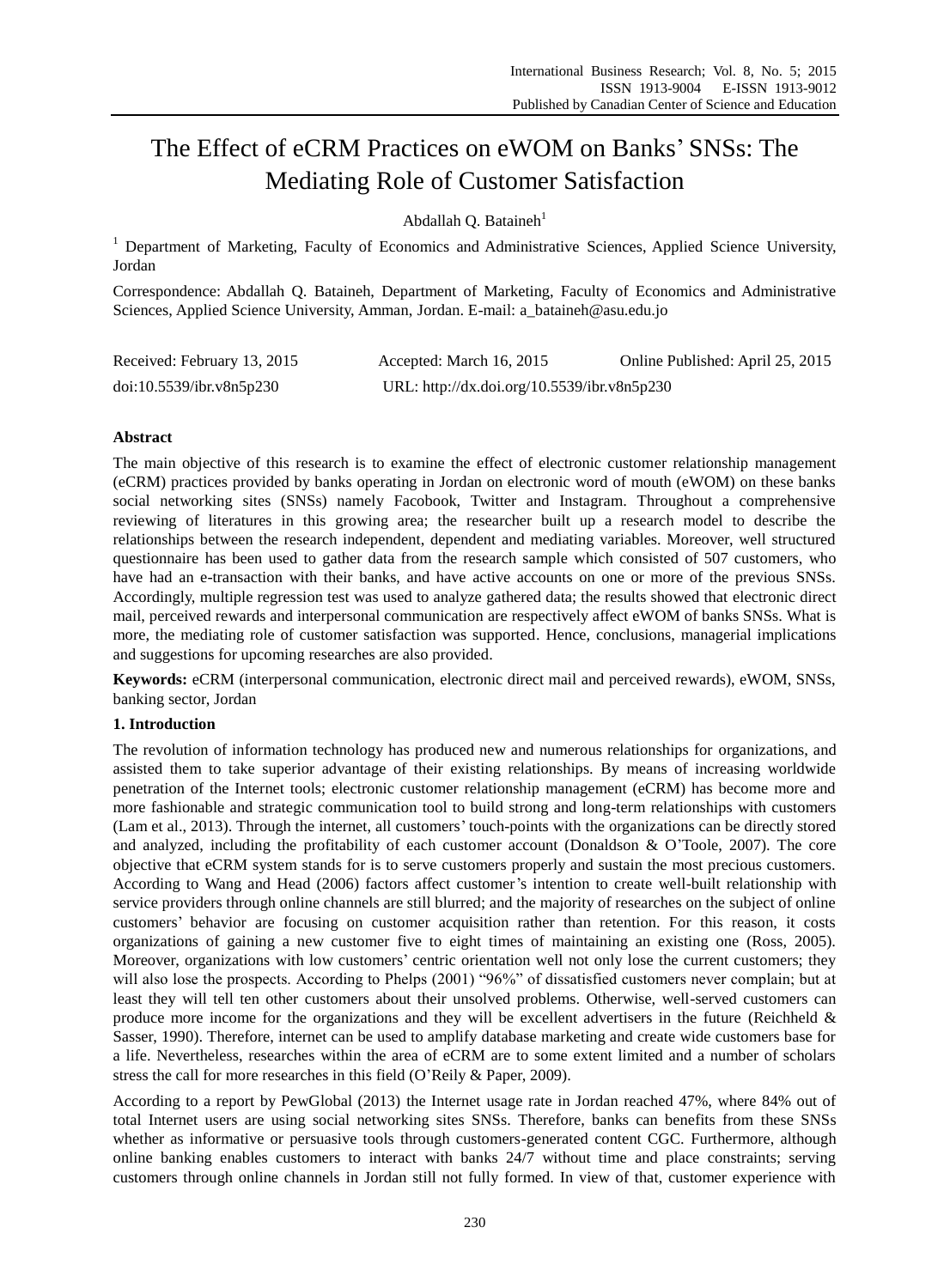online banking especially through banks eCRM systems might have negative or positive perspectives between customers. In online context, customers are capable to share views through their banks' official websites, discussion forums and SNSs e.g. Facebook, YouTube, MySpace, Twitter etc., so they can strongly impact other customers attitudes toward these banks. According to Hennig-Thurau et al. (2004) electronic word of mouth eWOM still immature and needs more attention from marketing academics and practitioners. Since the concept of eWOM consider as a crucial element of the promotional mix (Yeh & Choi 2011).

According to the website of Jordan chamber of industry (2015); service sector in Jordan forms 73% of gross domestic product GDP, and one of the most influential and key player in this sector is the banking industry. Factors like globalization and fast changing in Jordanian customers' lifestyle created fertile ground for banks operating in Jordan to extremely serve customers and make their life easier. Simultaneously, banks seems to have standardized tools to reach and serve their segments, which in a way or other shifted the power from banks to the customers; thus, customers started looking for the most powerful banks who can match and satisfy their needs through a package of distinguish offerings; which obligated banks to work hard to come up with customers demands and serve them effectively to retain them in the future. However, there are many reasons can drive Jordanians' customer to switch their current banks i.e.; lack of communication with customers whether through online or offline channels, service providing processes are running without accurate standards and disability to cope up with customers changing needs and wants.

Based on above discussion, the research originality and contribution to both eCRM and eWOM stem from: (1) a scholarly perspective, this is the first research effort in Jordan that attempts to build up a structure intended to realize the effect of eCRM practices on eWOM in the Jordanian banking industry, whereas the greater part of preceding researches conducted on conventional CRM practices and its effect on customers satisfaction, loyalty and sales etc., which initially also were concentrated intensively on technical issues related to the CRM system. On the other hand, from (2) a practical perspective, the research proposed model might offer powerful tool for marketing managers who are seeking novel marketing means from different sectors. Finally, the researcher wishes to set up a new research line in the field eCRM and eWOM in developing countries in general and in Jordan in particular. The importance of this research reflects the fact that eWOM on SNSs became an essential marketing tool for several businesses in Jordan. Accordingly, the main purpose of this research is to present banks marketers with experimental approaching concerning the effect of eCRM practices on eWOM on banks SNSs in Jordan.

## **2. Research Background and Building Hypothesis**

## *2.1 Electronic Word of Mouth eWOM on Banks Social Networking Sites SNSs*

With the emergence of social networking sites SNSs the quality and quantity of information customers can reach are tremendously massive, which make customers more reasonable in making different purchasing decisions of products and services basically derived from a real experience from other customers on these SNSs. Customers continuously attempt to discover and distribute information based on other customers' experiences with certain products/services (Petrescu & Korgaonkar, 2011). A number of researchers make out the content sharing as a major distinction between traditional word of mouth WOM and eWOM communication (e.g. Henke, 2011; San José-Cabezudo & Camarero-Izquierdo, 2012). The electronic word of mouth (eWOM) concept illustrates the interactive process occur via the online channels and strongly influence attitudes, believes, behaviors of individuals (Jobs & Gilfoil, 2012). Products and services diversification and sophistication reinforce customers' needs to read and share more online opinions (Gil-Or, 2010). Customers look for the online opinions for many reasons i.e. decrease risk, secure lower prices and gain information etc., (Goldsmith & Horowitz, 2006). In addition, the main driver that leads customers to share their reviews/comments appears when they are worry about others or they tend to augment their own self-worth (Amblee & Bui, 2011). In the same context, Burton and Khammash (2010) confirmed that customers share their opinions online due curiosity and entertainment. In this research, eWOM concept will be reflected through pass-along behavior or (opinion sharing). In consequence, positive opinions provided by customers on SNSs about banks' practices through their electronic customer relationship management (eCRM) systems could be literary a precious indicator of customers' satisfaction and loyalty, or a nightmare of these banks with negative opinions.

## *2.2 Electronic Customer Relationship Management eCRM*

According to Zineldin (2000) since the majority of organizations offer approximately similar core product/services, building strong and long relationships with customers could be the only way to differentiate certain organizations i.e. service firms. Traditional customer relationship management CRM has earned greater than ever awareness from service organizations in general and from banks in particular. In online context,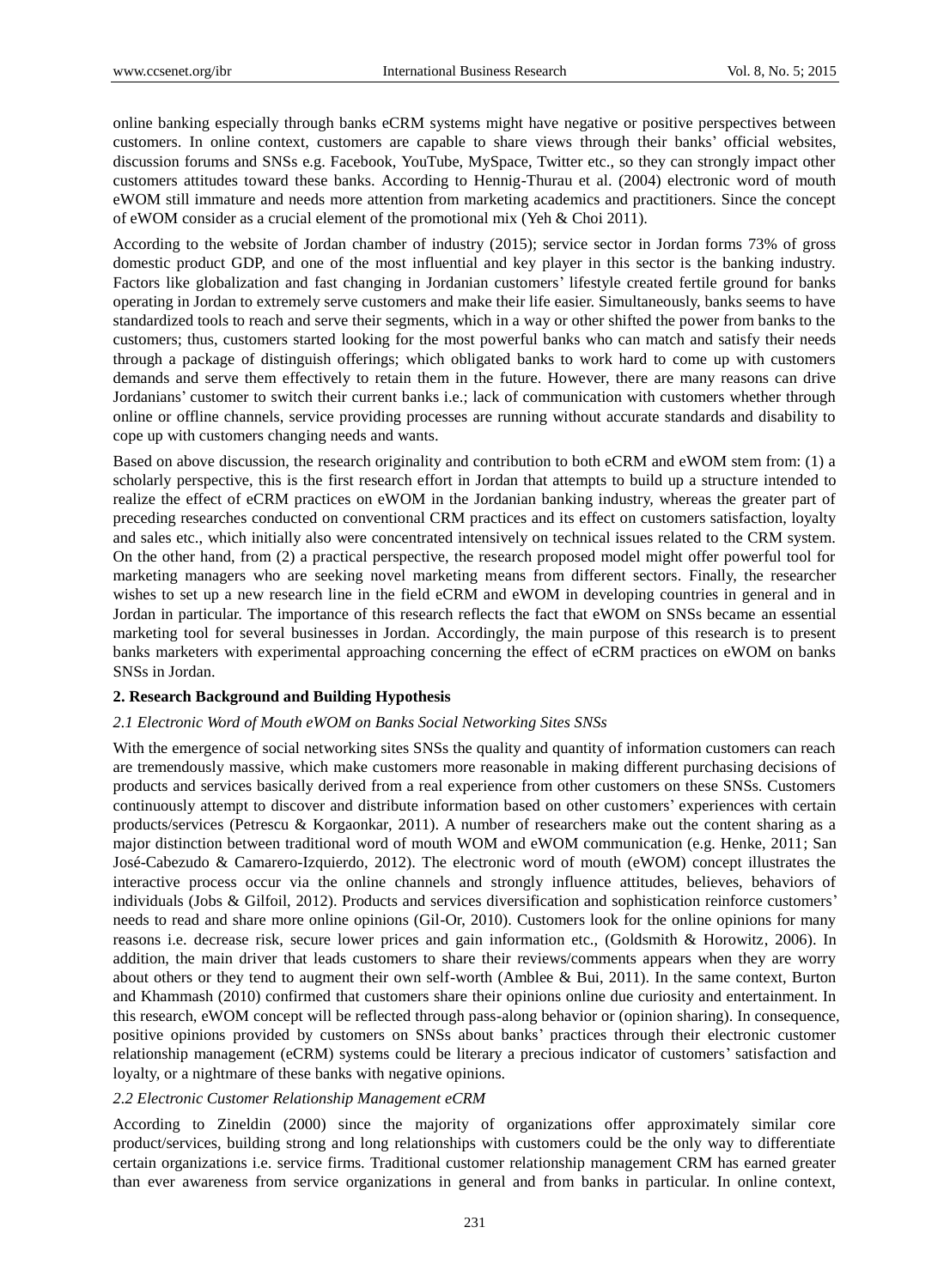electronic customer relationship management eCRM consider as a managerial tool that can be applied within different type of organizations. The concept of eCRM reflects the marketing activities, instruments and techniques carried out through the Internet, using technologies such as email, forums, the worldwide Web, chat rooms, social media and so on, with the aim of determining, building, and developing long-term relationships with customer (Lee-Kelley et al., 2003). Besides that, with the purpose to be the first customers' choice and keep growing in a purely competitive market like the banking industry in Jordan, customers' attraction is enormously insufficient. Banks in Jordan have to direct their capabilities to retain the most precious customers and grow up with them on long-term basis. Besides maintaining current customers, successful eCRM strategy allows organizations to reach new customers and collect priceless stakeholder data i.e. suppliers, distributers, agents etc., which is very necessary to organizations' development and competitiveness in the market (Harrigan et al., 2008). In this study, we investigate the influence of the affects of e-CRM on relationship quality, which in turn affects loyalty. With these insights, bankers and marketers can make more informed decisions on whether or not to invest in various types of e-CRM marketing tactics, which will hopefully increase their profitability and spawn continuous growth in their business in the highly competitive market, through relationship building with customers. Through using eCRM system, Jordanian banks can achieve many goals like (1) Focusing on the most valuable customers (2) build long-term relationships with customers with lowest amount of cost; (3) increase profitability from low-profit customers; (4) reduce customer churn or switching behavior (Jellasi and Enders, 2004). Based on that, this research tries to explore the relationship between eCRM practices provided by banks operating in Jordan such as (interpersonal communication, electronic direct mail and perceived rewards) and electronic word of mouth eWOM on banks social networking sites SNSs specifically (Facebook, Twitter and Instagram).

## 2.2.1 Interpersonal Communication

According to (Bataineh, 2015) the interpersonal communication concept was found to have high awareness in the field of social psychology; studies in this area have without fail established how individuals strongly impact each others to compare alternatives and make decisions for different matters. One of the most significant elements of eCRM system is communication, since the Internet has an interactivity characteristic which enables users to dynamically get involved in two-way of communications and to make a variety of transactions within the online framework (Lam, 2013). Communication with customers on regular basis considers focal point when the organization tends to improve the brand awareness, repeated communication help customers to store and easy recall information about certain brands (Percy, 2008). Banks' customer can search service-related information through the internet i.e. banks' official website or SNSs, which can reduce the perceived risks and assist customer to make more rational decision. Such behaviors possibly will be reflected in eWOM actions on banks SNSs, where exchange of information is for the most part affected by individual's perceptions of others on these SNSs (Shu-Chuan & Yoojung, 2011). Thus, the following hypothesis can be proposed:

**H1:** There is an effect of interpersonal communication on eWOM on banks' SNSs.

# 2.2.2 Electronic Direct Mail

The interactivity feature of the internet make it possible for organizations to send personalized e-mail for their audience, tailored e-mail indicates organizations' readiness to get involved in one-to-one marketing. According to Yoon (2008) electronic direct mailing could be a newsletter used to keep customers updated about the organizations' activities. Organizations can be capable of recording the buying history and customers preferences, which can be used in the future to create customized products and services and estimate customers' behavior (Day & Hubbard, 2003). In contrast to conventional promotional efforts, the cost advantage of electronic direct mailing enables organizations to personalize the relationship with customers in a cost-efficient manner (Lam, 2013). If banks in Jordan efficiently are capable to be customer –oriented, always trying to keep customers well informed about banks services and serving customers' precisely; then customers' loyalty almost will be increased, and then customers probably will share this advantage with others on banks SNSs. Thus, the following hypothesis can be proposed:

**H2:** There is an effect of electronic direct mail on eWOM on banks' SNSs.

## 2.2.3 Perceived Rewards

The majority of loyalty programs are intended to support increased usage of a organizations products or services, overall, the more a customer's purchase, the more rewards likely to receive (Liu, 2007). Rewarding customers can reinforcement purchasing behavior and make them keep doing business with the organizations (Sheth & Parvatiyar, 1995). According to O'Brien and Jones (1995) rewards could create long relationships, especially if they in line with organizations resources. Expressively, giving free rewards to customers reflects the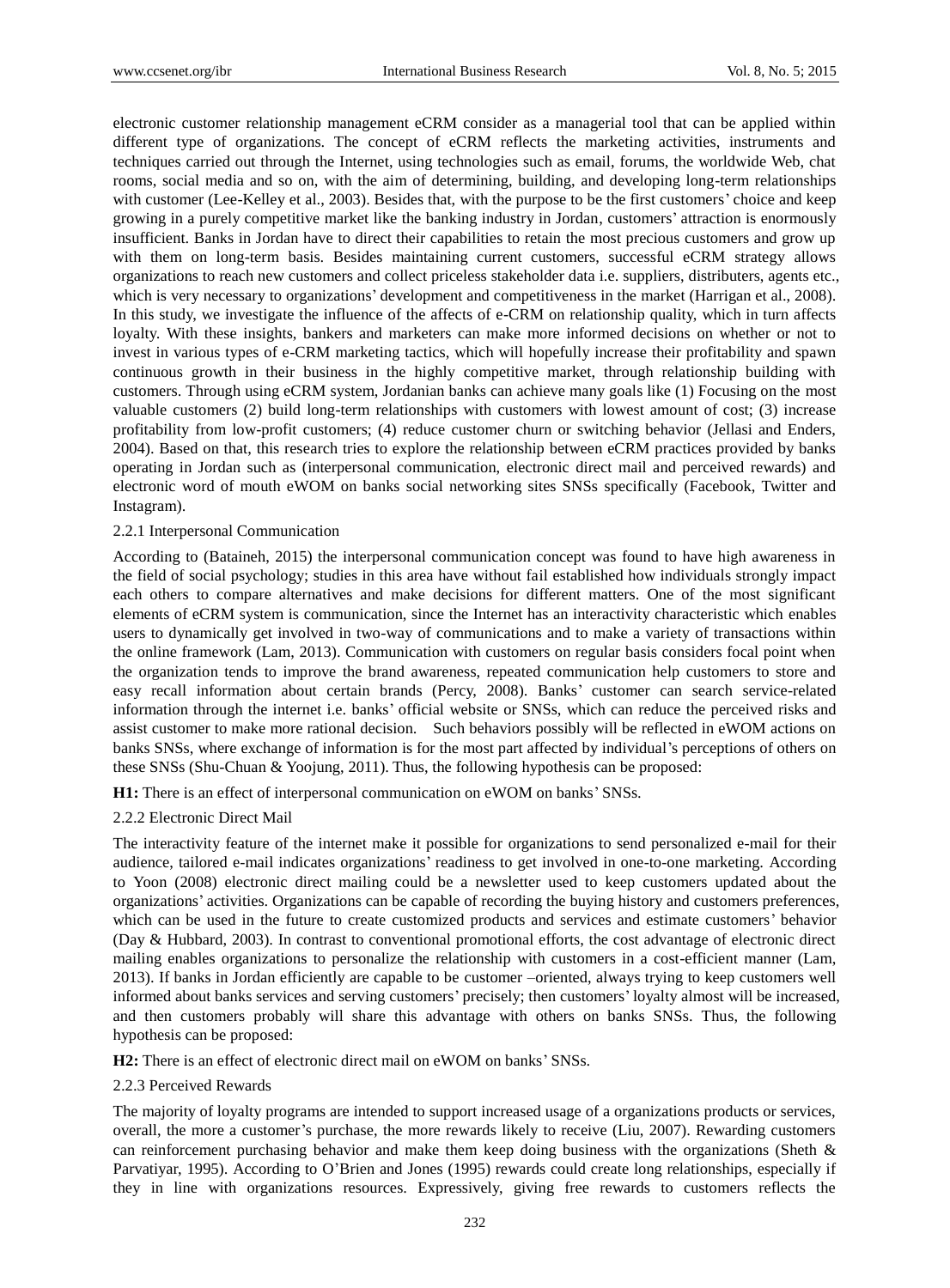organizations appreciation of its customers (Lam, 2013). Consequently, if banks' customers receive gifts, cash, free of charge services or any type of incentives; they might tell other customers on banks SNSs about this treatment. Thus, the following hypothesis can be proposed:

**H3:** There is an effect of perceived rewards on eWOM on banks' SNSs.

## *2.3 Customer Satisfaction*

Customer satisfaction has been significant topic for decades, especially within the area of customer behavior in the service sector e.g. financial services, health care services, insurance and education etc. Satisfaction has been viewed as the cornerstone in business relationships (Svensson's, 2009). Combining traditional CRM system with Internet tools assists organizations' to increase customer satisfaction (Krishnan & Thorbjornsen et al., 1999). According to Davis-Sramek et al. (2009) they states in the context of a relationship marketing; customer satisfaction can be defined as customers' cognitive and affective assessment of services provided by an organization based on their personal experience. Hence, the organizational survival and progress hinges on retaining satisfied customers (Fecikova, 2004). Furthermore, Feinberg and Kadam (2002) investigated the relationship between eCRM components and customer satisfaction, they concluded that organizations should only match eCRM components on their websites with what satisfied customers view as important; as a result, organizations can save great financial or non-financial efforts. Based on this, if customers in Jordan were satisfied or dissatisfied with their banks; they will probably get engage in eWOM communications on banks SNSs. Thus, the following hypothesis can be proposed:

**H4:** The effect of eCRM practices on eWOM on banks' SNSs will be mediated by customer satisfaction.

#### **3. Research Model**

Throughout a comprehensive and well organized investigation of available previous researches and literature's in the area of electronic customer relationship management (eCRM), customer satisfaction and electronic word of mouth (eWOM); the following research model is developed by the researcher as shown in Figure 1, to demonstrate the relationships between the research variables.



Figure 1. Proposed research model

## **4. Research Methodology**

#### *4.1 Research Population and Sample*

According to the annual report issued by association of banks in Jordan (2014); the number of banks operating in Jordan is 26 banks; including 16 Jordanians banks and 10 foreign banks. Since the research scope focuses on banks' eCRM practices and eWOM through banks SNSs; the research population is consisted of all banks' e-customers in Jordan. After several contacts with marketing departments in all banks, it seems that they all carrying out various forms of eCRM practices primarily running within their official websites; nevertheless, the researcher unfortunately was incapable to obtain e-customers lists from banks operating in Jordan for competitive and privacy issues; what is more, all banks were refused to collaborate with the researcher instead of distributing questionnaires copies in the bank's branches, arguing it will confuse both employees and customers. Based on this, the research sample includes only: (1) customers who have had any e-transaction with their banks as part of the banks overall eCRM practices; and (2) customers who have an active accounts on these SNSs (Facebook, Twitter, and Instagram), and that was as filtering questions in the beginning of the research questionnaire (Appendix A). The rationales behind choosing these SNSs are; that they are commonly used by banks operating in Jordan; otherwise, they are easy to be recognized from most of targeted sample.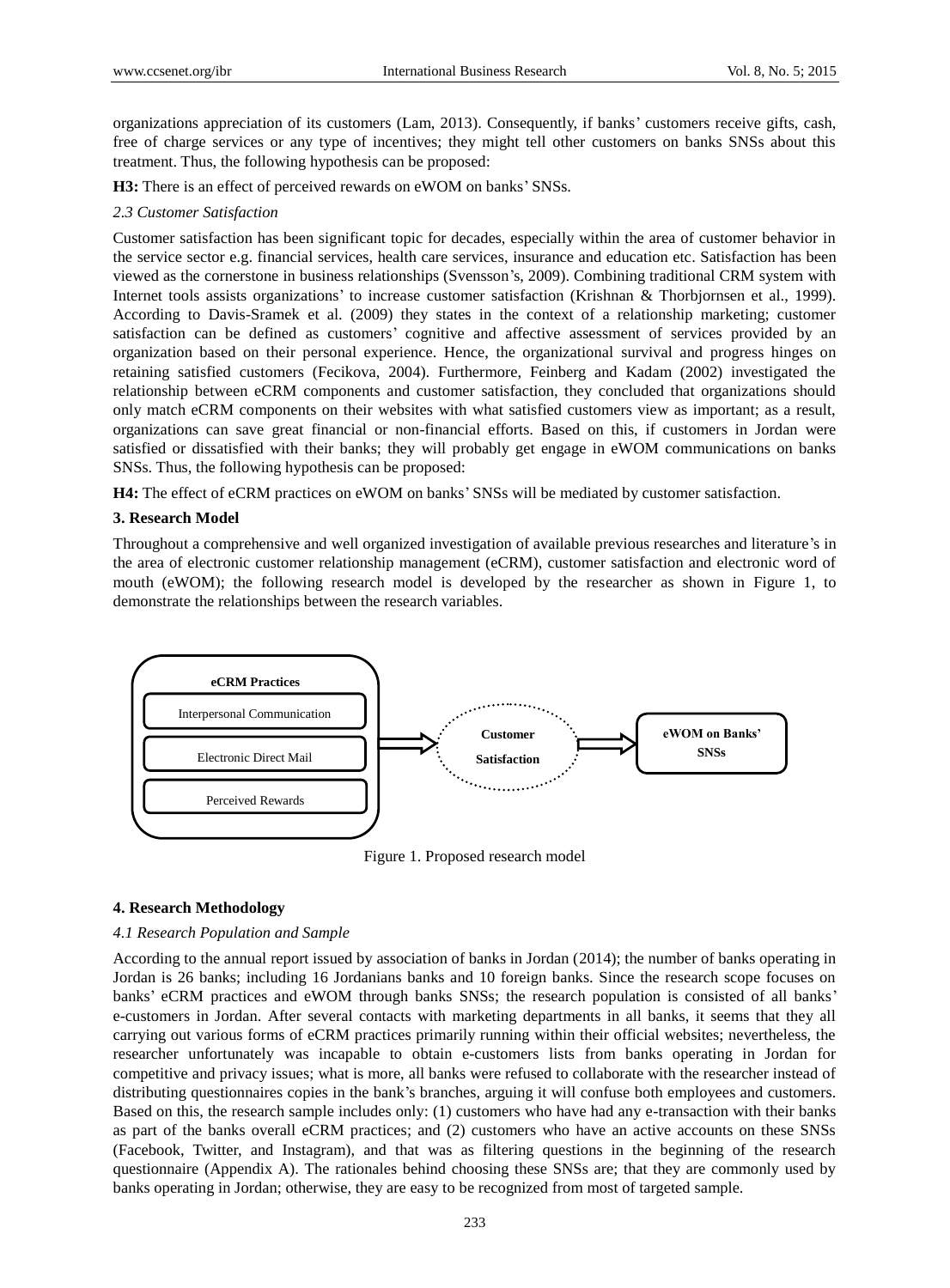A convenience sampling method has been applied in data gathering. This was identified by Diffley et al., (2011) since a convenience sample reflects easiness of sample selection and data gathering. The size of the research sample has been determined to be 640 in order to have a stable statistical analysis (Hair et al., 2010). Accordingly, to facilitate reaching this sample size; both traditional and electronic channels were employed to disseminate the 640 questionnaires. For traditional channel, the researcher relied on fieldwork and face-to-face communications with banks' customers in malls and coffee shops; whereas the electronic channels included emails and SNSs. Unfortunately, after more than two months of dissemination process; only 534 questionnaires have been returned, the response rate 83% was somehow high, while the number of questionnaires which were valid to be used for statistical analysis purposes was 507 out of the returned questionnaires; noting that 409 out of total questionnaires were obtained through the online channels, and the rest 125 through traditional one, although the response rate in online channels seems to be low compared with offline channels; this result appears reasonable since respondents can freely fill the questionnaire at home.

# *4.2 Research Instrument and Data Gathering*

In order to achieve the purpose of this research, a structured questionnaire has been built based on appropriate literatures (Appendix A), and employed to collect data from the research respondents, whereas the research' measurements were obtained from prior researches as shown in Table 1. The research questionnaire consists of three parts as follow:

- Sample characteristics which reflect respondents' general use of SNSs (Facebook, Twitter and Instagram).
- Sample demographics including (gender, age, monthly income and educational level).
- eCRM practices as independent variables which includes (interpersonal communication, electronic direct mail and perceived rewards), and the mediating variable (customer satisfaction), and finally the dependent variable (eWOM on banks' SNSs). For each statement, Likert' five-point scale ranging from 5 (strongly agree) to 1 (strongly disagree) have been used.

| Variable measurement         | <b>Reference</b>         |  |
|------------------------------|--------------------------|--|
| <b>eCRM</b> Practices        |                          |  |
| Interpersonal communication  |                          |  |
| Electronic direct mail       | (Lam, 2013)              |  |
| Perceived rewards            |                          |  |
| <b>Customer Satisfaction</b> | (Hoehle et al., $2012$ ) |  |
| eWOM Sharing                 | $(Shu-Chuan, 2011)$      |  |

## Table 1. The research variables' measurements and their sources

# *4.3 Research Validity and Reliability*

The researcher applied both face validity and content validity before start distributing the research questionnaire; face validity was evaluated throughout the pilot efforts which were conducted with many scholars and practitioners within the research field, from distinguished Jordanian universities and reputable banks to check the appropriateness of the questionnaire to attain the purpose of the research. Alternatively, according to Churchil (2001) content validity reflects the methodology used to build up the research questionnaire which already developed based on previous researches as shown in table 1. For research reliability, the questionnaire was assessed through investigating the coefficient of cronbach's alpha which range from 0 to 1 (Sekaran & Bougie, 2013). As shown in Table 2, all of the variables included in this research were greater than 60% which is the cutoff point used in this research, which ranged from (0.753 to 0.870). Consequently, the research questionnaire and variables have internal reliability coefficient.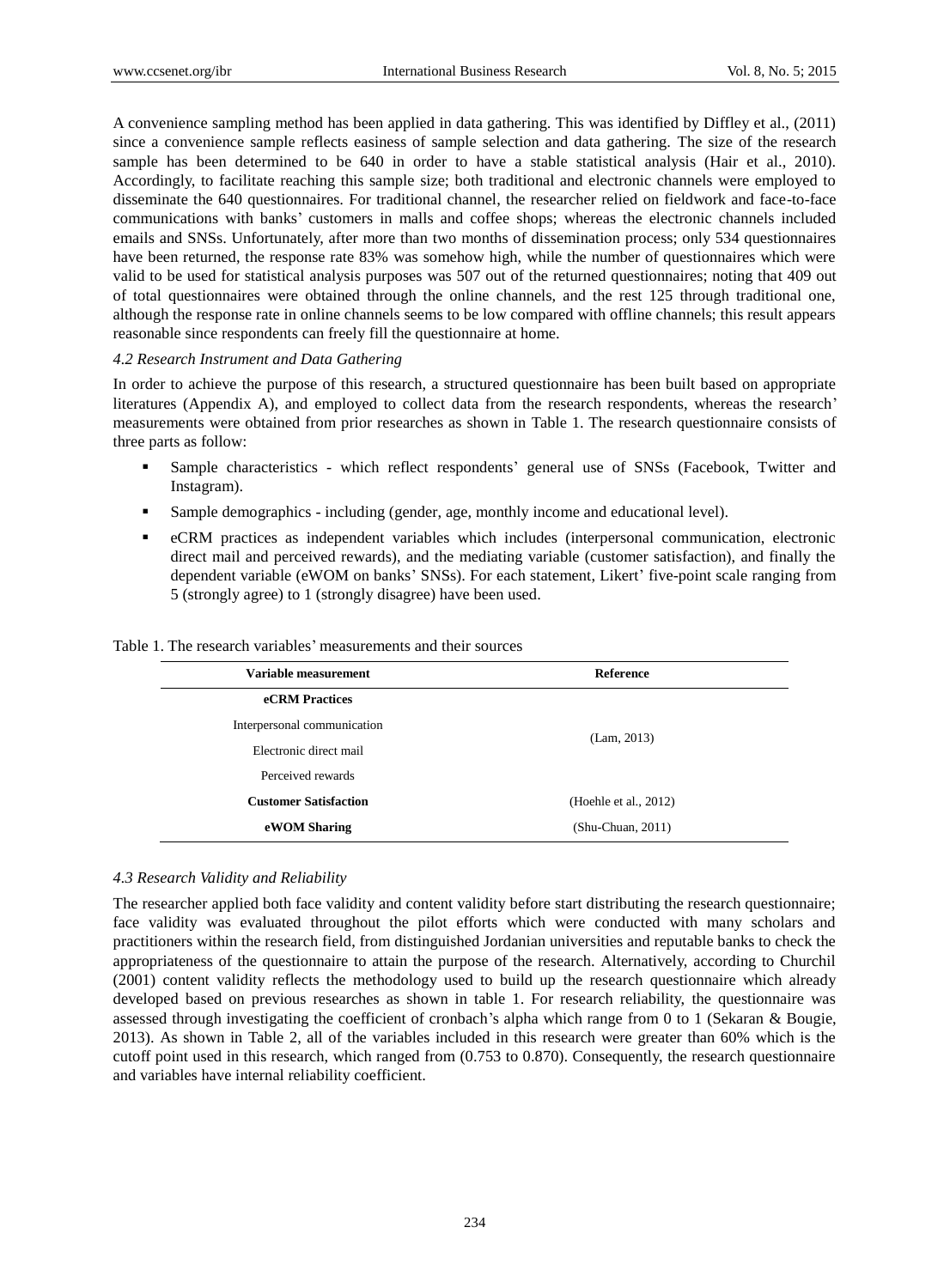| <b>Variables</b>            | <b>Number of Items</b> | <b>Cronbach's Alpha</b> |
|-----------------------------|------------------------|-------------------------|
| Interpersonal communication |                        | 0.854                   |
| Electronic direct mail      |                        | 0.870                   |
| Perceived rewards           | 2                      | 0.822                   |
| Customer satisfaction       |                        | 0.769                   |
| eWOM on Banks' SNSs         |                        | 0.753                   |

#### Table 2. Reliability coefficients for the research variables – Cronbach's alpha

# *4.4 Variance Inflation Factor (VIF) Test*

As shown in Table 3 the VIF values are ranged between 2.382 and 2.799, and the values of tolerance are ranged between 0.357 and 0.420. Thus, all the VIF and tolerance values calculated in the regression models point out that the multicollinearity problem is not of an enormous concern in this research. This was identified by (Hair et al., 2010).

# Table 3. VIF test

| Variable                    | <b>Statistics of Collinearity</b> |                          |
|-----------------------------|-----------------------------------|--------------------------|
|                             | Tolerance $(>20\%)$               | $VIF \left( < 5 \right)$ |
| Interpersonal communication | 0.417                             | 2.398                    |
| Electronic direct mail      | 0.357                             | 2.799                    |
| Perceived rewards           | 0.420                             | 2.382                    |

# **5. Analysis of Data and Findings**

## *5.1 Sample Characteristics*

Table 4 demonstrates the characteristics of the research sample. However, in order to continue in answering the research questionnaire by respondents, two filtering questions were applied to assure if each respondent have had e-transaction with his/her bank, and if he/she have an active account on one or more of these SNSs (Facebook, Twitter and Instagram).

| <b>Variable</b>                                         | Frequency | Percent |
|---------------------------------------------------------|-----------|---------|
| The SNS that you use regularly                          |           |         |
| Facebook                                                | 208       | 41.0    |
| Twitter                                                 | 173       | 34.1    |
| Instagram                                               | 126       | 24.9    |
| Visiting this SNS roughly a day                         |           |         |
| $\mathbf{1}$                                            | 87        | 17.2    |
| $\overline{c}$                                          | 66        | 13.0    |
| 3                                                       | 144       | 28.4    |
| More than 3                                             | 210       | 41.4    |
| Activities respondents do most on this SNS              |           |         |
| Chatting                                                | 156       | 30.8    |
| Posting comments                                        | 187       | 36.9    |
| Making new friends                                      | 46        | 9.1     |
| Searching products/services                             | 118       | 23.2    |
| Number of banks' customers between contacts on this SNS |           |         |
| Less than 5                                             | 28        | 5.5     |
| $6 - 10$                                                | 94        | 18.6    |
| $11 - 15$                                               | 151       | 29.8    |
| More than 15                                            | 234       | 46.1    |
| <b>Total</b>                                            | 507       | 100.0   |

#### Table 4. Sample characteristics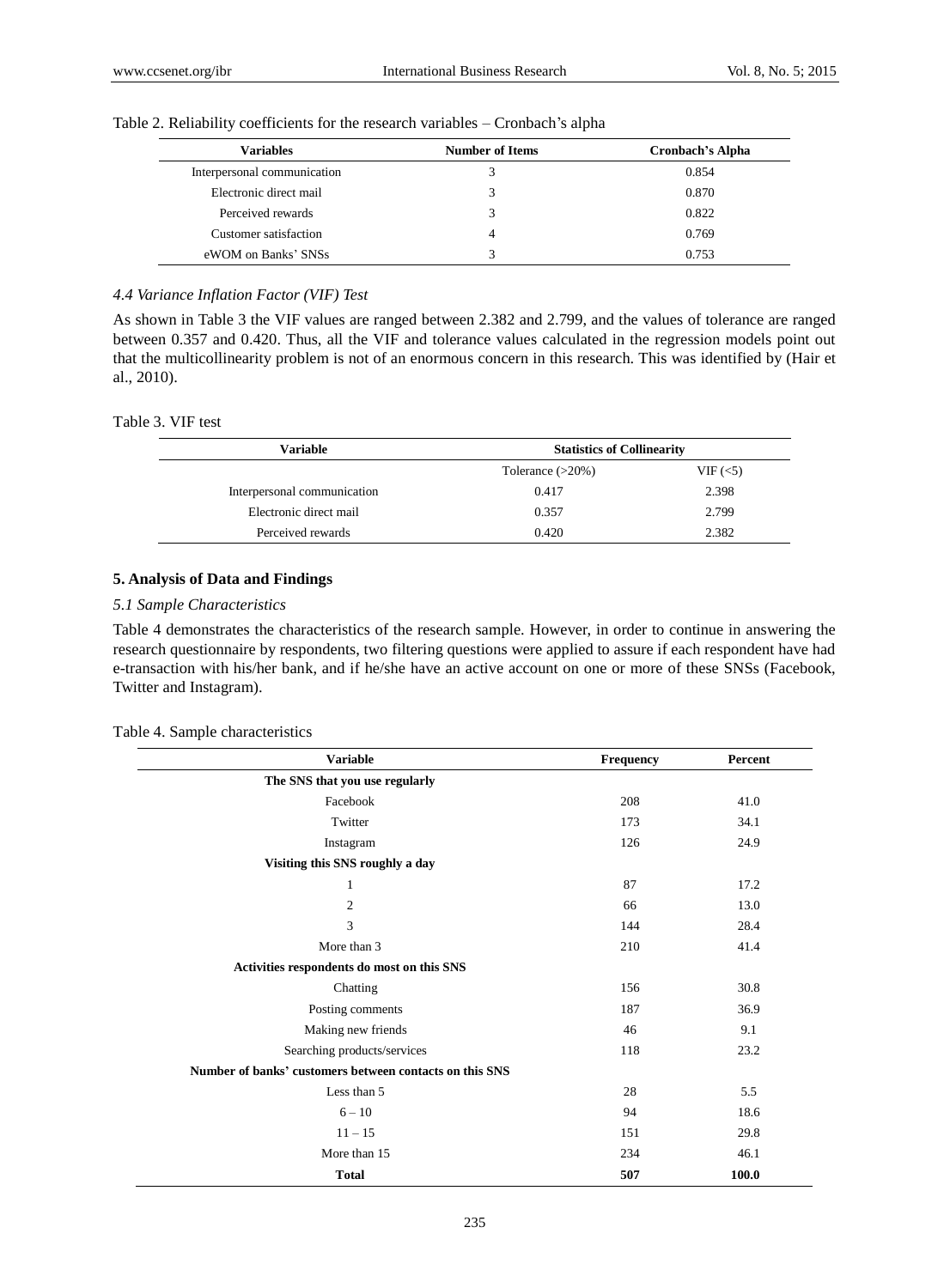According to the descriptive analysis, Table 4 shows the research sample characteristics using frequencies and percentages. The results show that 41% of banks customers are using the Facebook most regularly; this finding reflects the fact that the Facebook is still dominates the highest share between Jordanian users of SNSs. According to the statistics provided by [\(checkFacebook.com\)](http://www.checkfacebook.com/); Facebook penetration in Jordan reached 41.4% in (2013), which is in line with the global figures. Furthermore, 41.4% of the sample is visiting their favorable SNS more than three times a day, so they will probably vulnerable to get massive information, such as customer's reviews or comments about their banks. Instead of the most activity generally customers carry out on their SNS was posting comments with 36.9%; which indicates how customers are willing to exchange different types of information with their contacts, and to show some of self-worth, which totally indicate their personalities, attitudes, lifestyle and so on, which forms more clearer picture for banks marketer to build up tailored messages for their segments. Finally, 46.1% of customers know more than fifteen contacts as banks customers; this finding reflects the vast volume of opinions/comments expected to be received by banks customers from their contacts on SNSs about the negative or positive experience through banks online practices, which might probably impact customers choices and evaluation of their current or future banks.

## *5.2 Sample Demographics*

Table 5 exhibits the research sample demographics. As shown in the table below, the majority of the research' sample were males with 66.1%; the highest age ranged between 31- 40 with 50.3%; for monthly income the category of 700-999 were the highest between respondents, and finally the MBA holders formed the highest educational level within the research sample with 40.0%.

| <b>Variable</b>          | <b>Frequency</b> | Percent |  |
|--------------------------|------------------|---------|--|
| Gender                   |                  |         |  |
| Male                     | 335              | 66.1    |  |
| Female                   | 172              | 33.9    |  |
| Age                      |                  |         |  |
| Less than 20             | 38               | 7.5     |  |
| 20-30                    | 158              | 31.2    |  |
| 31-40                    | 255              | 50.3    |  |
| More than 51             | 56               | 11.0    |  |
| <b>Monthly Income</b>    |                  |         |  |
| Less than 400 JD         | 26               | 5.1     |  |
| $400 - 699$              | 104              | 20.5    |  |
| $700 - 999$              | 211              | 41.6    |  |
| More than 1000           | 166              | 32.7    |  |
| <b>Educational Level</b> |                  |         |  |
| College community degree | 57               | 11.2    |  |
| Bachelor's degree        | 157              | 31.0    |  |
| Master's degree          | 228              | 45.0    |  |
| Doctoral degree          | 65               | 12.8    |  |
| <b>Total</b>             | 507              | 100.0   |  |

Table 5. Sample demographics

## *5.3 Hypothesis Testing*

In order to inspect the research hypothesis statistically; multiple regression test has been used to study the effect of interpersonal communication, electronic direct mail and perceived rewards on the eWOM on banks' SNSs. Moreover, examining the mediating role of customer satisfaction between the research' independent and dependent variables

**H1:** There is an effect of interpersonal communication on eWOM on banks' SNSs.

Table 6 demonstrates the multiple regression analysis results of interpersonal communication on the eWOM on banks' SNSs; the findings indicated that there is a significant and positive effect of interpersonal communication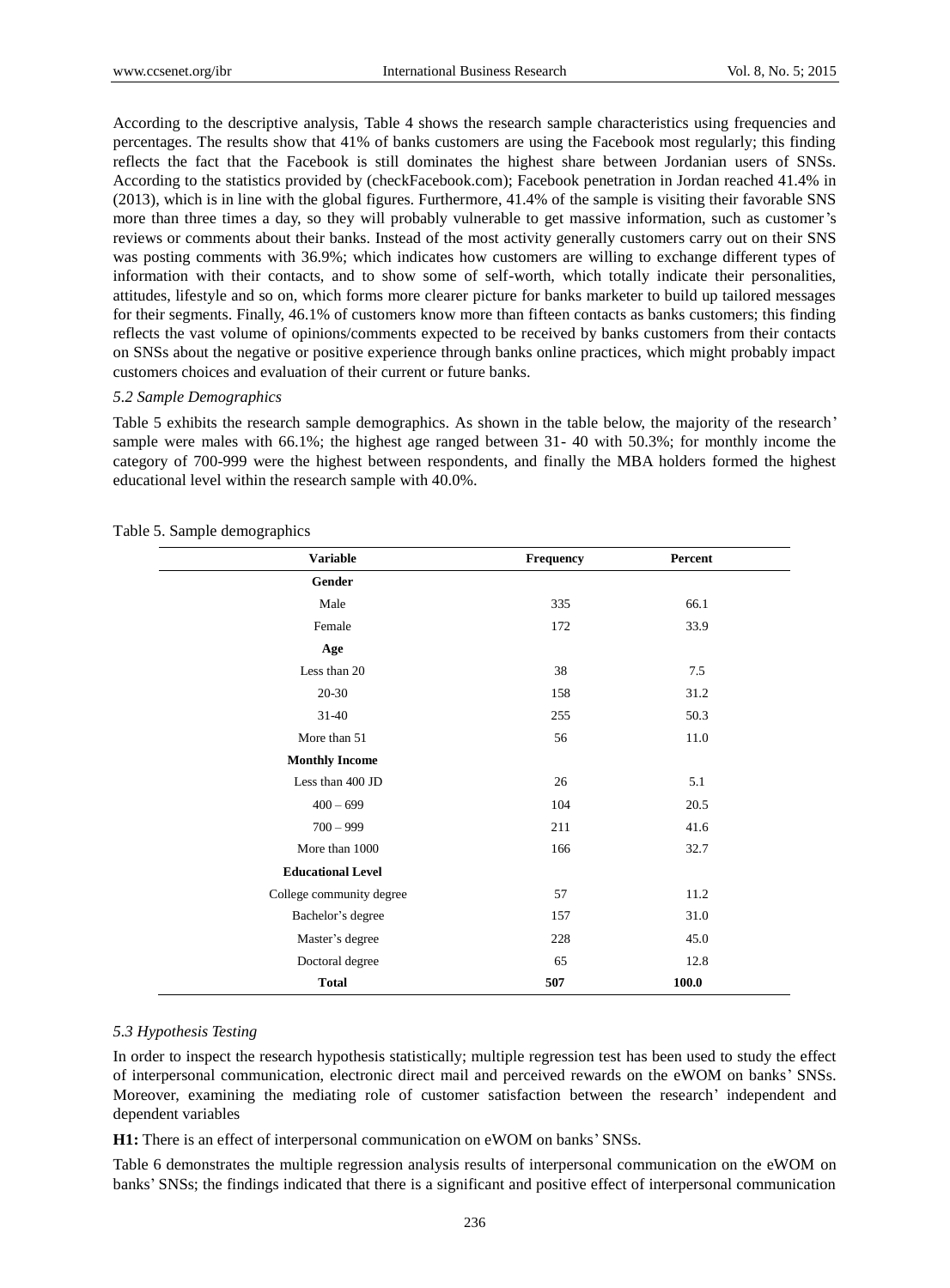on eWOM on banks' SNSs. As shown in the table 12.6% of the variation in eWOM on banks' SNSs can be interpreted by the interpersonal communication variable, and beta is 0.355, significant at (0.000). Hence, these findings offer support to accept H1.

Table 6. Regression test for H1

| R     | <b>R</b> Square                    | <b>Adjusted R Square</b>         | <b>Std. Error of the Estimate</b> | F     | Sig.              | <b>H1</b> Result |
|-------|------------------------------------|----------------------------------|-----------------------------------|-------|-------------------|------------------|
| .355a | .126                               | .124                             | .73740                            | 72.94 | .000 <sup>b</sup> | Accepted         |
|       |                                    | <b>Coefficients</b>              |                                   |       |                   |                  |
|       | <b>Unstandardized Coefficients</b> | <b>Standardized Coefficients</b> |                                   |       |                   |                  |
| B     | Std. Error                         | Beta                             | T                                 | Sig.  |                   |                  |
| 2.543 | .124                               |                                  | 20.518                            | .000  |                   |                  |
| .286  | .033                               | .355                             | 8.541                             | .000  |                   |                  |

**H2:** There is an effect of electronic direct mail on eWOM on banks' SNSs.

Table 7 demonstrates the multiple regression analysis results of electronic direct mail on eWOM on banks' SNSs; the findings indicated that there is a significant and positive effect of electronic direct mail on eWOM on banks' SNSs. As shown in the table 17.1% of the variation in eWOM on banks' SNSs can be interpreted by the electronic direct mail variable, and beta is 0.414, significant at (0.000). Hence, these findings offer support to accept H2.

Table 7. Regression test for H2

| R        | <b>R</b> Square                    | <b>Adjusted R Square</b>         | <b>Std. Error of the Estimate</b> | F      | Sig.              | <b>H2</b> Result |
|----------|------------------------------------|----------------------------------|-----------------------------------|--------|-------------------|------------------|
| $.414^a$ | .171                               | .170                             | .71812                            | 104.40 | .000 <sup>b</sup> | Accepted         |
|          | <b>Coefficients</b>                |                                  |                                   |        |                   |                  |
|          | <b>Unstandardized Coefficients</b> | <b>Standardized Coefficients</b> |                                   |        |                   |                  |
| B        | Std. Error                         | Beta                             | т                                 | Sig.   |                   |                  |
| 2.495    | .109                               |                                  | 22.821                            | .000   |                   |                  |
| .317     | .031                               | .414                             | 10.218                            | .000   |                   |                  |

**H3:** There is an effect of perceived rewards on eWOM on banks' SNSs.

Table 8 demonstrates the multiple regression analysis results of perceived rewards on eWOM on banks' SNSs; the findings indicated that there is a significant and positive effect of perceived rewards on eWOM on banks' SNSs. As shown in the table 15.1% of the variation in eWOM on banks' SNSs can be interpreted by the perceived rewards variable, and beta is 0.389, significant at (0.000). Hence, these findings offer support to accept H3.

| R     | <b>R</b> Square                    | <b>Adjusted R Square</b>         | <b>Std. Error of the Estimate</b> | F     | Sig.              | <b>H3</b> Result |
|-------|------------------------------------|----------------------------------|-----------------------------------|-------|-------------------|------------------|
| .389a | .151                               | .150                             | .72672                            | 90.06 | .000 <sup>b</sup> | Accepted         |
|       |                                    | <b>Coefficients</b>              |                                   |       |                   |                  |
|       | <b>Unstandardized Coefficients</b> | <b>Standardized Coefficients</b> |                                   |       |                   |                  |
| B     | Std. Error                         | Beta                             | T                                 | Sig.  |                   |                  |
| 2.476 | .119                               |                                  | 20.801                            | .000  |                   |                  |
| .313  | .033                               | .389                             | 9.490                             | .000  |                   |                  |

Table 8. Regression test for H3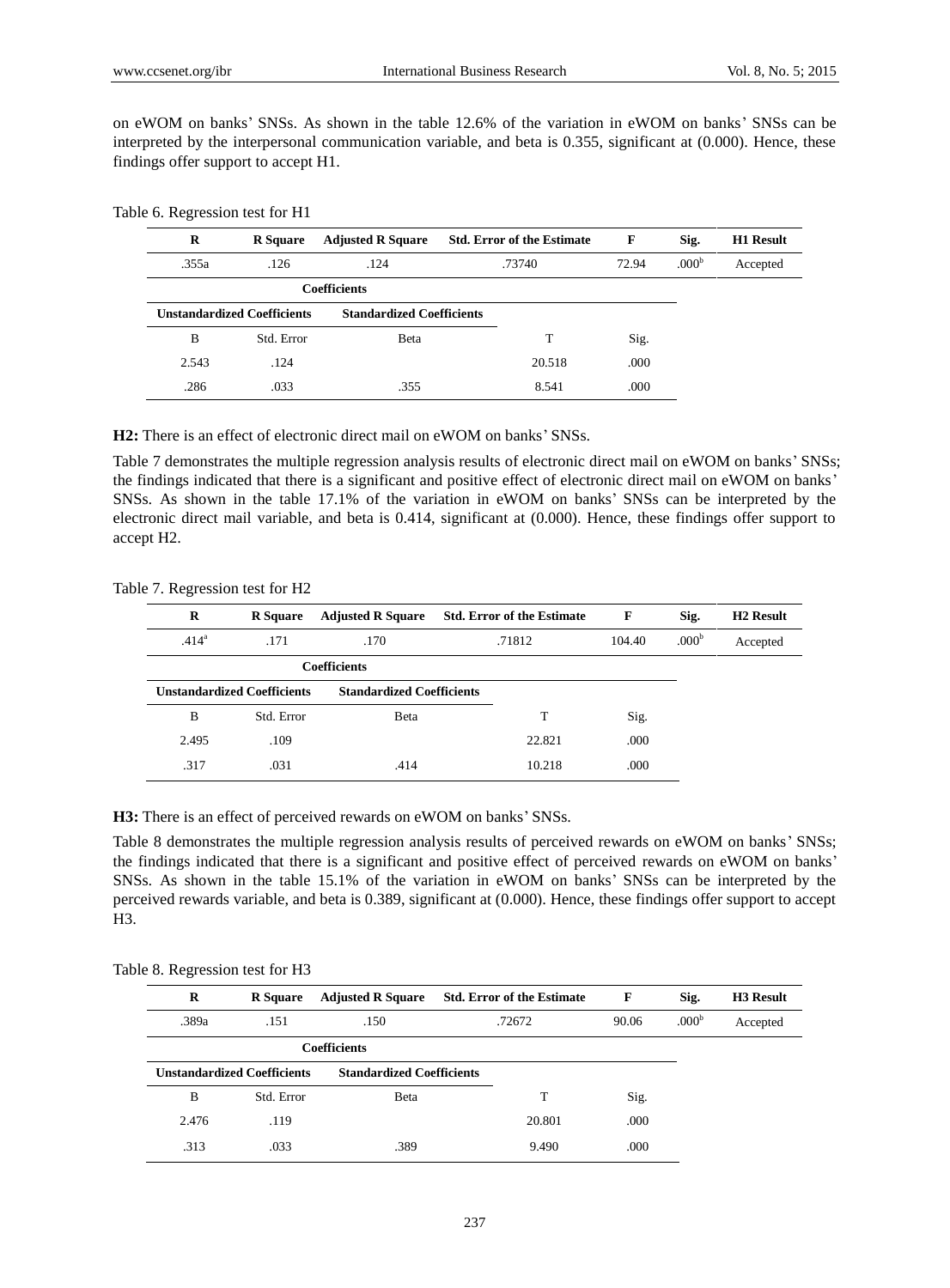**H4:** The effect of eCRM practices (interpersonal communication, electronic direct mail and perceived rewards) on eWOM on banks' SNSs will be mediated by customer satisfaction.

Table 9 demonstrates the multiple regression analysis results of the overall research independent variables, which they are; interpersonal communication, electronic direct mail and perceived rewards on eWOM on banks' SNSs through customer satisfaction as a mediating variable. The findings indicated that there is a significant and positive effect of interpersonal communication, electronic direct mail and perceived rewards on eWOM on banks' SNSs. Consequently, findings offer support to accept H4. Table 9 reveals that 20.5% of the variation in eWOM on banks' SNSs can be interpreted by the independent variables. Moreover, based on the weighted least square regression test (WLS) the findings indicated that electronic direct mail beta= 0.234 is significant at (0.000), and perceived rewards beta= 0.200 is significant at (0.000) formed the highest and strongest predictors of variations respectively. In view of that and in comparison with the values of R square in the prior tables; the effect of the overall independent variables on the dependent variable will be stronger through customer satisfaction.

| $\bf{R}$                           |       | $\bf{R}$<br><b>Square</b> | <b>Adjusted R Square</b>         | <b>Std. Error of the</b><br><b>Estimate</b> | $\mathbf F$ | Sig.              | <b>H4 Result</b> |
|------------------------------------|-------|---------------------------|----------------------------------|---------------------------------------------|-------------|-------------------|------------------|
| .453 <sup>a</sup>                  |       | .205                      | .200                             | 1.21740                                     | 43.28       | .000 <sup>c</sup> | Accepted         |
|                                    |       | <b>Coefficients</b>       |                                  |                                             |             |                   |                  |
| <b>Unstandardized Coefficients</b> |       |                           | <b>Standardized Coefficients</b> |                                             |             |                   |                  |
|                                    | B     | Std.<br>Error             | Beta                             | T                                           | Sig.        |                   |                  |
| (Constant)                         | 2.201 | .138                      |                                  | 15.929                                      | .000        |                   |                  |
| IC                                 | .057  | .048                      | .069                             | 1.194                                       | .233        |                   |                  |
| <b>EDM</b>                         | .180  | .049                      | .234                             | 3.698                                       | .000        |                   |                  |
| <b>PR</b>                          | .165  | .047                      | .200                             | 3.508                                       | .000        |                   |                  |

Table 9. Regression test (WLS) for H4

#### **5. Results Discussion and Conclusion**

In order to cope up with customers changing needs and wants and to be competitive in the banking industry; banks operating in Jordan required to make all efforts to add value in their eCRM strategy to create satisfied, loyal and advocate customers, a well designed eCRM practices directly and indirectly affect the scale and scope of eWOM on banks' SNSs. The findings of multiple regression analyses indicated that there is a significant and positive effect of the independent variable eCRM practices which includes (interpersonal communication, electronic direct mail and perceived rewards) on eWOM on banks' SNSs. As well as, customer satisfaction has been found as mediator variable between the independent and dependent variables. As a consequence, all research hypotheses H1–H4 have been accepted; offering an empirical support of the positive relationship between the research variables. Furthermore, the research findings were found to be In line with eCRM, customer satisfaction and eWOM literatures. Likewise, findings point out that, depending on significance and the values of beta; electronic direct mail was the most significant and influential (predictor) on eWOM on banks' SNSs, this result was in line with previous studies (Day & Hubbard, 2003; Lam, 2013) which supposed that customer detailed profile will lead organizations to customize its products and services and to personalize more the relationships with their customers; and respectively, perceived rewards (O'Brien and Jones, 1995; Lam, 2013) and interpersonal communication (Shu-Chuan & Yoojung, 2011; Lam, 2013). Furthermore, findings indicated that customer satisfaction positively and strongly mediate the relationship between the independent and dependent variables. In view of that, banks can enhance the overall eCRM strategy from customer perspective, through determine customer's needs, preferences, income etc., which create an obvious picture for banks' marketers to plan and implement powerful activities carried out via these banks' online channels. In addition, since the banking services contains an interactive relationship with banks personnel or means; banks can create wide base of advocate customers on long-term basis through rewarding them fairly and frequently, which make strong barriers for customers to switch off to other competitors. Although banks have to always looking for new customers; the crucial purpose of the eCRM system is to retain current customers satisfied, and if banks were capable to do so; then satisfied customers will turn into a running promotional campaign, through the positive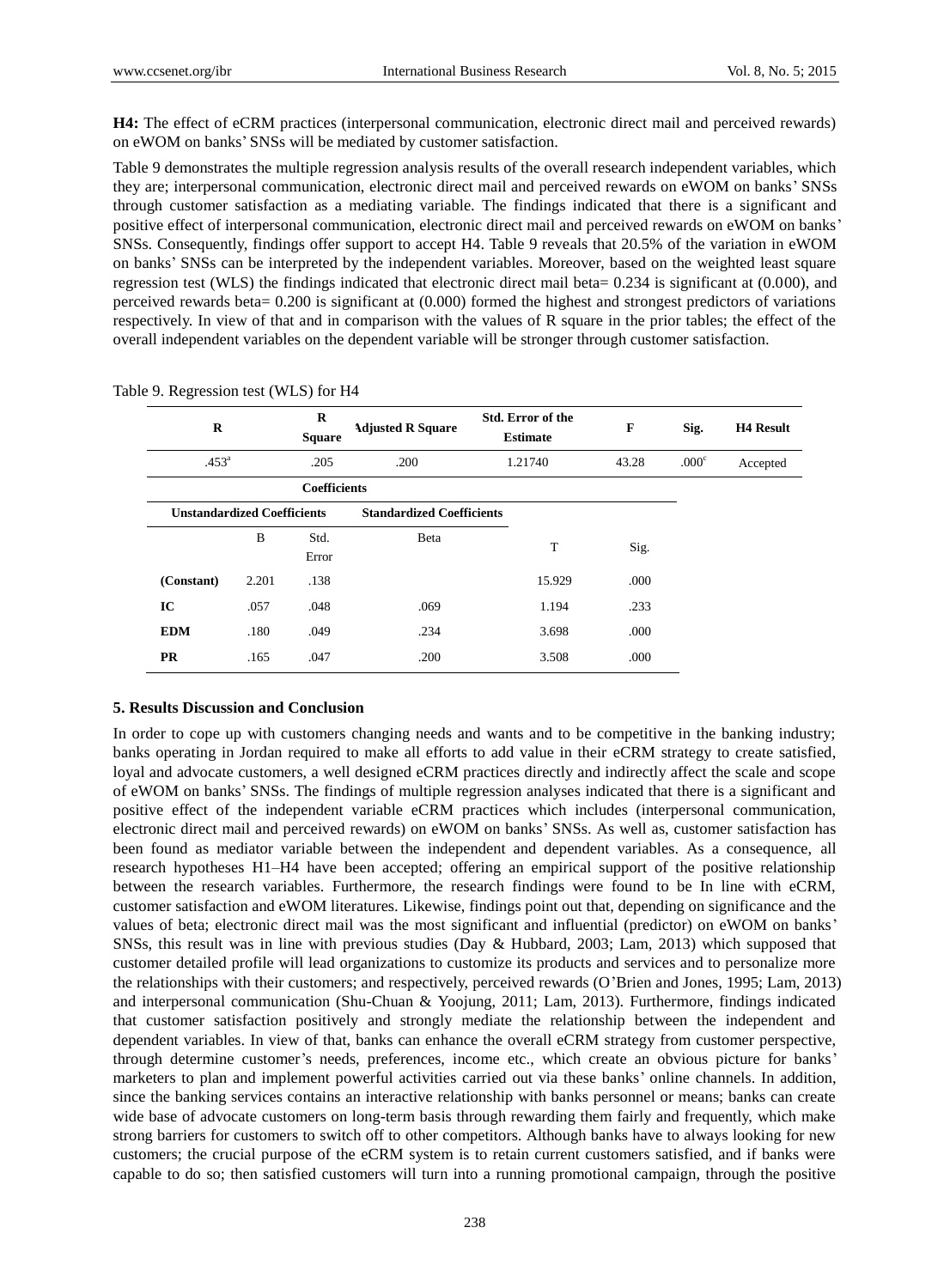experience which almost will be appears as posts or comments on banks' SNSs.

#### **6. Recommendations and Future Research**

As long as banks have operating eCRM systems and already Jordanian customers are using SNSs, banks' marketers need to explore the most suitable eCRM practices and the main platforms that its customers interact through. The severe competition in the Jordanian banking industry opened unlimited options before customers to pick up the most efficient banks; since banks almost offer the same services with somehow similar charges and interest rate; continua's communication with customers, provide high quality services through both online and offline channels, stick up with customers needs and managing the relationship with them precisely will definitely maintain them in the future. Moreover, Marketers in banks have to pay more attention for their SNSs, especially Facebook and Twitter, and consider them as not only free promotional tools, but also an effective on-to-one marketing communication provided by customers, which create an opportunity for these banks to send more trusted messages through real satisfied and loyal customers.

Eventually, researches in the future within this field possibly will take another service sector such as health care, insurance and telecommunication etc., or to expand the research model to examine more variables related to eCRM or eWOM, or to examine the determinants of applying eCRM; and the role of SNSs in the overall online strategy from banks perspective.

## **Acknowledgement**

The author is grateful to the applied science private university, Amman, Jordan, for the full financial support granted to this research project (DRGS-2014-2015-39).

## **References**

- Amblee, N., & Bui, T. H. (2011). The influence of social proof in online shopping: The effect of elec-tronic word-of-mouth on sales of digital microproducts. *International Journal of Electronic Commerce, 16*(2), 91-114. http://dx.doi.org/10.2753/JEC1086-4415160205
- Bataineh, Q. A. (2015). The Impact of Perceived e-WOM on purchase intention: The mediating role of corporate image. *International Journal of Marketing Studies, 7*(1), 126. http://dx.doi.org/10.5539/ijms.v7n1p126
- Burton, J., & Khammash, M. (2010). Why do people read reviews posted on consumer-opinion portals? *Journal of Marketing Management, 26*(3/4), 230-255. http://dx.doi.org/10.1080/02672570903566268
- Churchill, G. (2001). *Basic marketing research* (4th ed.). New York: The Dryden Press.
- Davis-Sramek, B., Droge, C., Mentzer, J. T., & Myers, M. B. (2009). Creating commitment and loyalty behavior among retailers: What are the roles of service quality and satisfaction? *Journal of Academy of Marketing Science, 37*(4), 440-454. http://dx.doi.org/10.1007/s11747-009-0148-y
- Day, S. G., & Hubbard, J. K. (2003). Customer relationships go digital. *Business Strategy Review, 14*(1), 17-26. http://dx.doi.org/10.1111/1467-8616.00240
- Diffley, S., Kearns, J., Bennett, W., & Kawalek, P. (2011). Consumer behaviour in social networking sites: Implications for marketers. *Irish Journal of Management, 30*(2), 47-65.
- Donaldson, B., & O'Toole, T. (2007). *Strategic market relationships* (2nd ed.). Published by John Wiley & Sons, Ltd.
- Fecikova, I. (2004). An index method of customer satisfaction. *TQM Magazine, 16*(1), 57-66. http://dx.doi.org/10.1108/09544780410511498
- Feinberg, R. A., Kadam, R., Kokama, L., & Kim, I. (2002). The state of electronic customer relationship management in retailing. *International Journal of Retail & Distribution Management, 30*(10), 470-481. http://dx.doi.org/10.1108/09590550210445344
- Gil-Or, O. (July 2010). Building consumer demand by using viral marketing tactics within an online social network. *Advances in Management, 3*(7), 7-14.
- Goldsmith, R. E., & Horowitz, D. (2006). Measuring motivations for online opinion seeking. *Journal of Interactive Advertising, 6*(2), 1-16. http://dx.doi.org/10.1080/15252019.2006.10722114
- Hair, J. F. Jr., Black, W. C., Babin, B. J., & Anderson, R. E. (2010). *Multivariate data analysis* (7th ed.). Prentice Hall, Upper Saddle River, N.J.
- Henke, L. L. (2011). Viral marketing and music videos: When shock tactics backfire. *Journal of Behavioral Studies in Business, 4*, 1-8.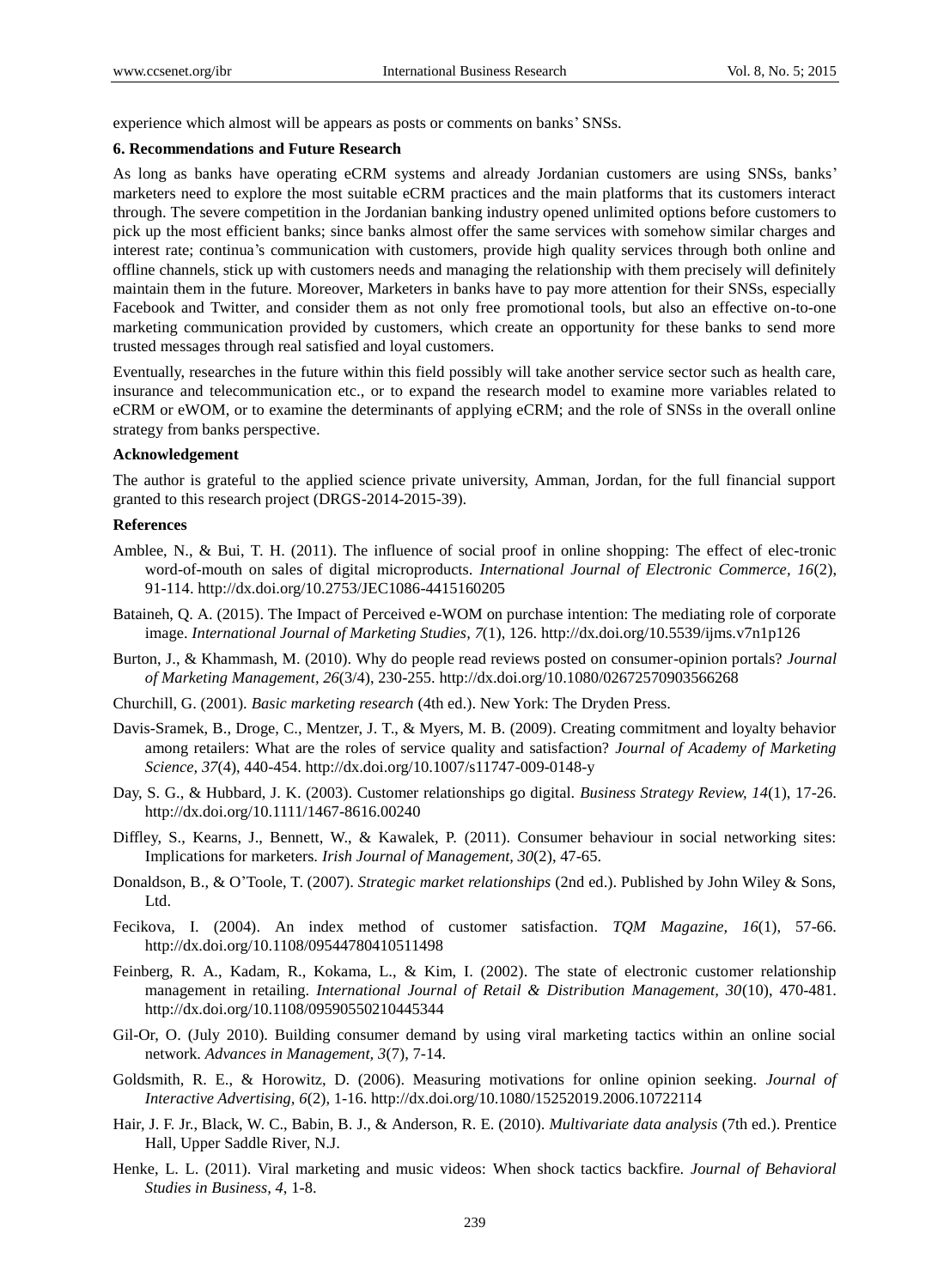- Hennig-Thurau, F., Gwinner, K. P., Walsh, G., & Gremler, D. D. (2004). Electronic word-of-mouth via customer-opinion platforms: What motivates customers to articulate themselves on the internet? *Journal of Interactive Marketing, 18*(1), 38-52. http://dx.doi.org/10.1002/dir.10073
- Hoehle, H., Huff, S., & Goode, S. (2012). The role of continuous trust in information systems continuance. *Journal of Computer Information Systems, 52*(4), 1-9.
- Jellasi, T., & Enders, A. (2004). *Strategies for e-business* (pp. 83-88). Pearson Education Ltd, England.
- Jobs, C., & Gilfoil, D. M. (2012). Less is more for online Marcom in emerging markets: Linking Hofstede's cultural dimensions and higher relative preferences for Microblogging in developing nations. *Academy of Marketing Studies Journal, 16*(2), 79-96.
- Krishnan, M. S., & Ramaswamy, V. (1999). Customer satisfaction for financial services: The role of products, services and information technology. *Management Science, 45*(9), 1194-1290. http://dx.doi.org/10.1287/mnsc.45.9.1194
- Lam, C. Y., Cheung, R., & Lau, M. (2013). The influence of internet-based customer relationship management on customer loyalty. *Contemporary Management Research, 9*(4), 419-440. http://dx.doi.org/10.7903/cmr.11095
- Lee-Kelley, L., Gilbert, D., & Mannicom, R. (2003). How e-CRM can enhance customer loyalty. *Marketing Intelligence and Planning, 21*(4), 239-248. http://dx.doi.org/10.1108/02634500310480121
- Liu, Y. (2007). The long-term impact of loyalty programs on consumer purchase behavior and loyalty. *Journal of Marketing, 71*, 19-35. http://dx.doi.org/10.1509/jmkg.71.4.19
- O'Reilly, K., & Paper, D. (2009). The role of vendor in e-CRM tool development. *Qualitative Market Research: An International Journal, 12*(4), 404-427. http://dx.doi.org/10.1108/13522750910993329
- Percy, L. (2008). *Strategic integrated marketing communication: Theory and practice*. New York: Butterworth-Heinemann.
- Petrescu, M., & Korgaonkar, P. (2011). Viral advertising: Definitional review and synthesis. *Journal of Internet Commerce, 10*(3), 208-226. http://dx.doi.org/10.1080/15332861.2011.596007
- Phelps, R. G. (2001). *Customer Relationship management*. London: Thorogood publishing Ltd.
- Reichheld, F. F., & Sasser, W. E. (1990). Zero defections: Quality comes to service. *Harvard Business Review, 68*(5), 105.
- Ross, D. F. (2005). E-CRM from a supply chain management perspective. *Journal of Information Systems Management, 22*(1), 37-44. http://dx.doi.org/10.1201/1078/44912.22.1.20051201/85737.5
- San José-Cabezudo, R., & Camarero-Izquierdo, C. (2012). Determinants of opening forwarding e-mail messages. *Journal of Advertising, 41*(2), 97-112. http://dx.doi.org/10.2753/JOA0091-3367410207
- Sekaran, U., & Bougie, R. (2013). *Research methods for business* (6th ed.). John Wiley & Sons, Inc.
- Sheth, J. N., & Atul, P. (1995). Relationship marketing in consumer markets: Antecedents and consequences. *Journal of the Academy of Marketing Science*, (Fall), 255-271. http://dx.doi.org/10.1177/009207039502300405
- Shu-Chuan, C., & Yoojung, K. (2011). Determinants of consumer engagement in electronic word-of-mouth (eWOM) in social networking sites. *International Journal of Advertising, 30*(1), 47-75. http://dx.doi.org/10.2501/IJA-30-1-047-075
- Svensson, G., Andersson, S., Mysen, T., & Awuah, G. B. (2009). A comparison of perceived quality in business relationships in Norway and Sweden: Similarities and differences. *Baltic Journal of Management, 4*(1), 7-33. http://dx.doi.org/10.1108/17465260910930421
- Thorbjornsen, H., Supphellen, M., Nysveen, H., & Pedersen, P. E. (2002). Building brand relationships online: A comparison of two interactive applications. *Journal of Interactive Marketing, 16*(3), 17-34. http://dx.doi.org/10.1002/dir.10034
- Wang, F., & Head, M. (2006). How can the Web help build customer relationships? An empirical study on e-tailing. *Information & Management, 44*(2), 115-129. http://dx.doi.org/10.1016/j.im.2006.10.008

www.abj.org.jo

www.checkFacebook.com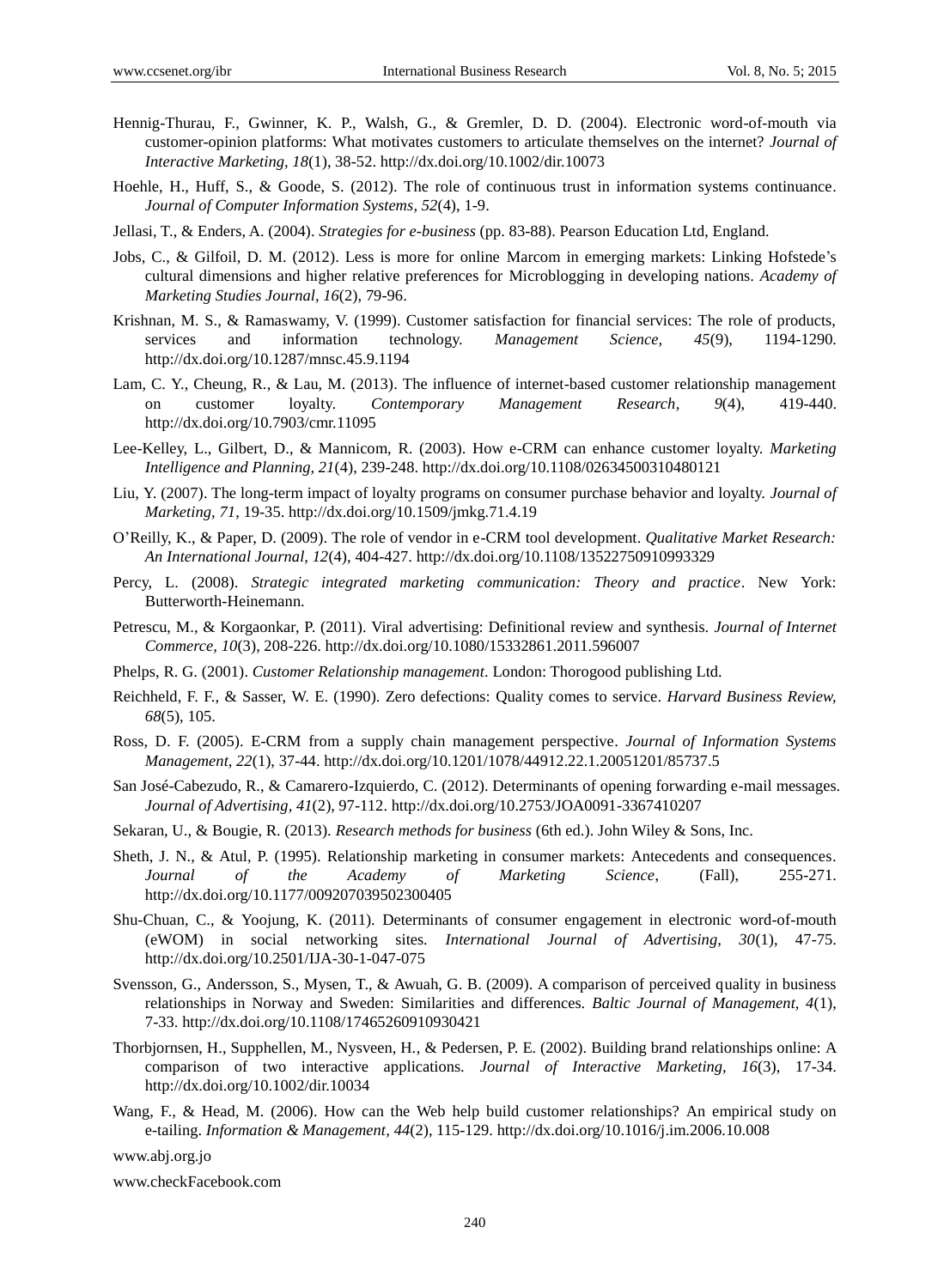## www.jci.org.jo

www.pewglobal.org

- Yeh, Y. H., & Choi, S. M. (2011). MINI-lovers, maxi-mouths: An investigation of antecedents to eWOM intention among brand community members. *Journal of Marketing Communications, 17*(3), 145-162. http://dx.doi.org/10.1080/13527260903351119
- Yoon, D., Choi, S. M., & Sohn, D. (2008). Building customer relationships in an electronic age: The role of interactivity of e-commerce web sites. *Psychology and Marketing, 25*(7), 602-618. http://dx.doi.org/10.1002/mar.20227
- Zineldin, M. (2000). Beyond relationship marketing: Technologicalship marketing. *Journal of Marketing Intelligence & Planning, 18*(1), 9-23. http://dx.doi.org/10.1108/02634500010308549

## **Appendix A**

#### **Research Questionnaire**

## **Part (1) - Sample characteristics:**

The following section is about asking banks' customers of their use of social networking sites. For the first two questions; if you answered **Yes** please proceed with the rest questions, and if it's **No** please stop answering the questions.

**Have you ever had an e-transaction with you bank?**

Yes  $($ )

 $No$  ( )

**Do you have an active account on one or more of these social networking sites (Facebook, Twitter, and Instagram)?**

Yes  $($ )

 $No \t( )$ 

## **1. What is the most social networking site that you use regularly?**

| Facebook  |  |
|-----------|--|
| Twitter   |  |
| Instagram |  |

#### **2. How frequently do you visit this social networking site on an average day?**

|                             | $\sqrt{2}$ |  |
|-----------------------------|------------|--|
| $\mathcal{D}_{\mathcal{L}}$ | (          |  |
| 3                           | $\sqrt{2}$ |  |
| More than 3 times           | $\left($   |  |

#### **3. What is the most activity do you usually do on this social networking site?**

| Chatting                    |  |
|-----------------------------|--|
| Posting comments            |  |
| Making new friends          |  |
| Searching products/services |  |

# **4. Roughly, how many banks' customers do you know between your contacts on this social networking site?**

| Less than 10 |            |  |
|--------------|------------|--|
| $10 - 19$    | $\sqrt{2}$ |  |
| $20 - 50$    | $\sqrt{2}$ |  |
| More than 50 |            |  |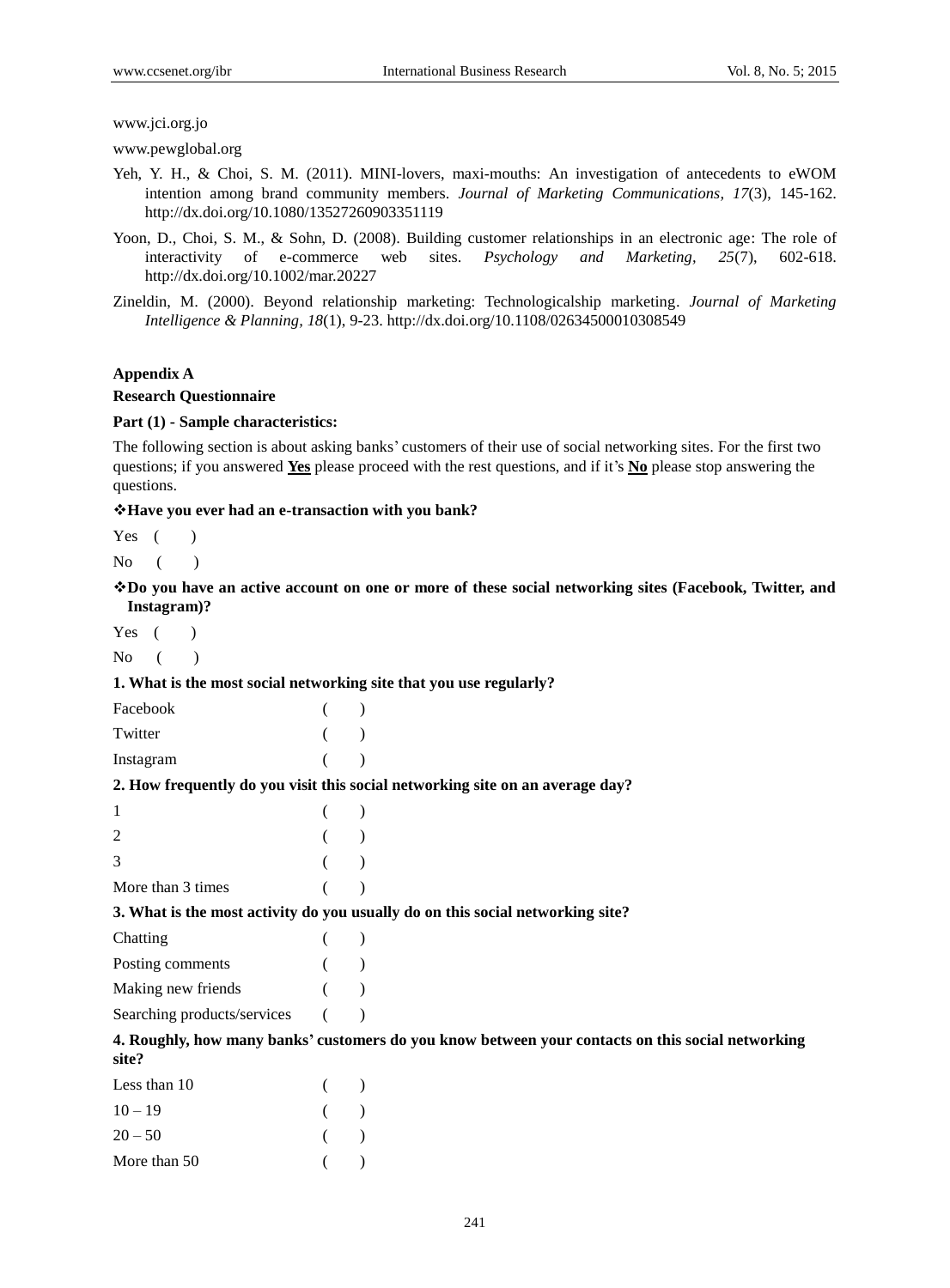# **Part (2) - Sample Demographics:**

| 1. Gender:                   |  |
|------------------------------|--|
| Male                         |  |
| Female                       |  |
| $2. \text{Age:}$             |  |
| Less than 20 years           |  |
| $20 - 29$                    |  |
| $30 - 39$                    |  |
| More than 40                 |  |
| 3. Monthly Income:           |  |
| Less than 400 JD             |  |
| $400 - 699$                  |  |
| $700 - 999$                  |  |
| More than 1000               |  |
| <b>4. Educational Level:</b> |  |
| College community degree     |  |
| Bachelors degree             |  |
| Master degree                |  |
| Doctoral degree              |  |

# **Part (3) – Research Variables:**

The following questions is related to ask banks' customers about the overall research variables; eCRM practices which consist of (interpersonal communication, electronic direct mail and perceived rewards), customer satisfaction and eWOM on banks' SNSs, by using Likert five-point scale, ranging from strongly disagree to strongly agree.

| <b>Statements</b>                                                                                             | <b>Strongly</b><br>Agree |  | <b>Agree Neutral Disagree</b> | <b>Strongly</b><br><b>Disagree</b> |
|---------------------------------------------------------------------------------------------------------------|--------------------------|--|-------------------------------|------------------------------------|
| <b>Interpersonal Communication</b>                                                                            |                          |  |                               |                                    |
| 1. My bank provides detailed online troubleshooting services like (FAQ, Text box<br>dialogue etc.).           |                          |  |                               |                                    |
| 2. My bank provides online platforms for customers' to freely express their opinions.                         |                          |  |                               |                                    |
| 3. My bank provides a lot of online activities like (sweepstakes/games, etc.).                                |                          |  |                               |                                    |
| <b>Electronic Direct Mail</b>                                                                                 |                          |  |                               |                                    |
| 4. My bank always sends me e-mail advertising or electronic newspapers.                                       |                          |  |                               |                                    |
| 5. E-mail advertising or electronic newspapers provided from my bank includes latest<br>services information. |                          |  |                               |                                    |
| 6. My bank always informs me with latest services information which absolutely fall<br>in my interest.        |                          |  |                               |                                    |
| <b>Perceived Rewards</b>                                                                                      |                          |  |                               |                                    |
| 7. My bank often provides cash or bonus rewards through online channel.                                       |                          |  |                               |                                    |
| 8. My bank always grant me fair permission period for my payments with no extra<br>charges.                   |                          |  |                               |                                    |
| 9. My bank always sends me gifts or lucky draw promotions through online channel.                             |                          |  |                               |                                    |